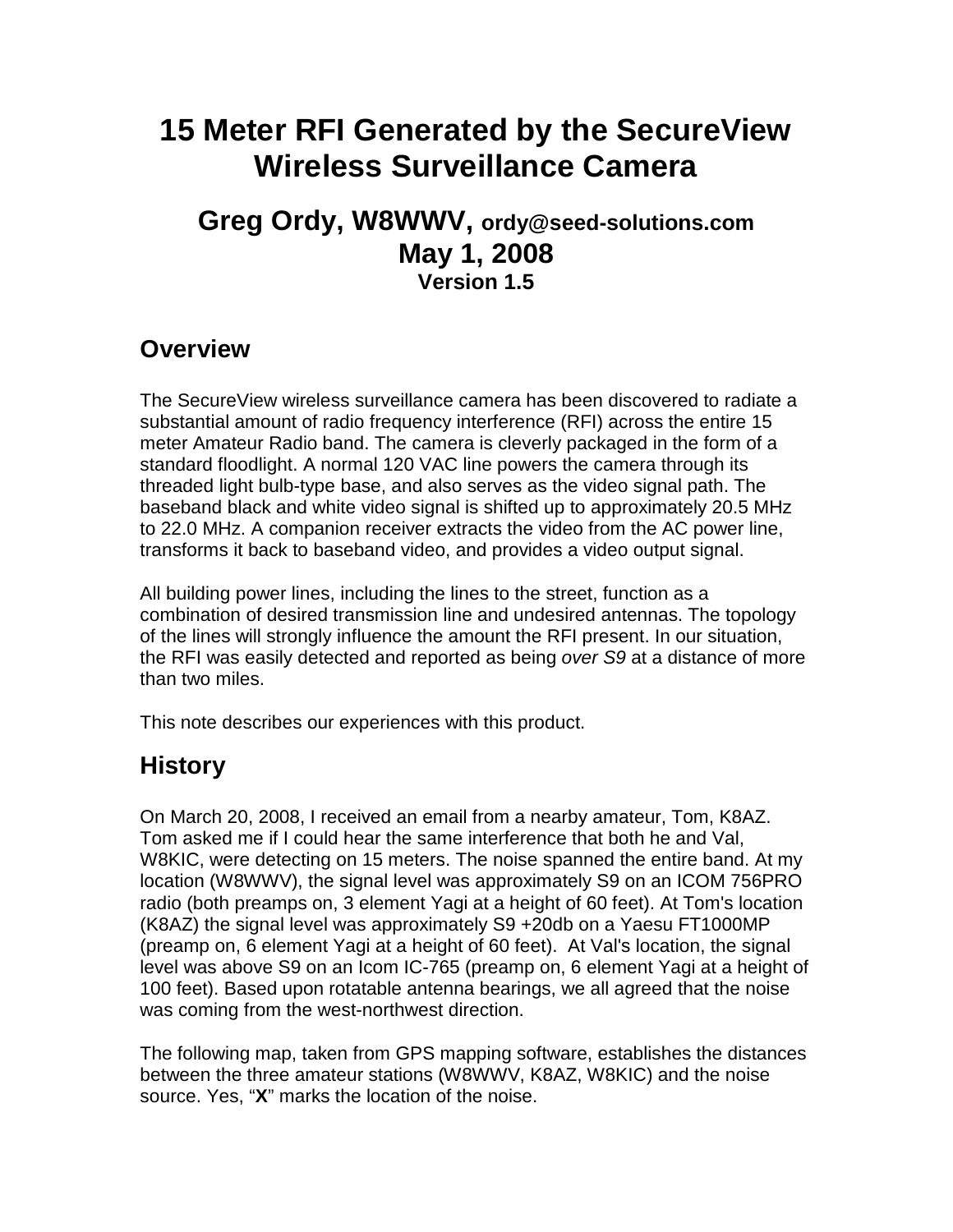

In table format, the distances (approximately) are:

| <b>Distances Between Stations and Noise</b> |              |       |
|---------------------------------------------|--------------|-------|
| <b>Distance</b>                             | <b>From</b>  | Т٥    |
| 2890 Feet                                   | <b>Noise</b> | K8AZ  |
| 5249 Feet                                   | <b>Noise</b> | W8WWV |
| 11483 Feet                                  | <b>Noise</b> | W8KIC |
| 2733 Feet                                   | W8WWV        | K8AZ  |

The bearing information from our station antennas suggested an approximate location for the noise source. We used a mobile station with a three different antennas (roof mounted vertical, single turn loop, tuned circuit "sniffer") to narrow the noise source location down to approximately 200 feet of cables along utility poles, or, two houses fed from a single AC transformer on those poles.

We hoped to be able to determine if the RFI was on the AC, telephone, or cable TV lines so that we would know what utility to contact. Sadly, we were unable to determine that because the RF level was consistently strong near all of the lines over a rather large area. Fortunately, Tom, K8AZ, knew the owners of one of the two suspected houses. The owner was extremely helpful, cooperative, and also curious about what could be causing the interference. After two short phone calls, we created a list of devices that were potential suspects. When we started to discuss when the noise started, the owner remembered that around the same time he had installed a wireless security camera that used the AC lines to carry the video signal to a companion receiver. This immediately became the prime suspect. The circuit was controlled by a wall switch, and when the owner flipped the switch, the noise, after many weeks, suddenly stopped.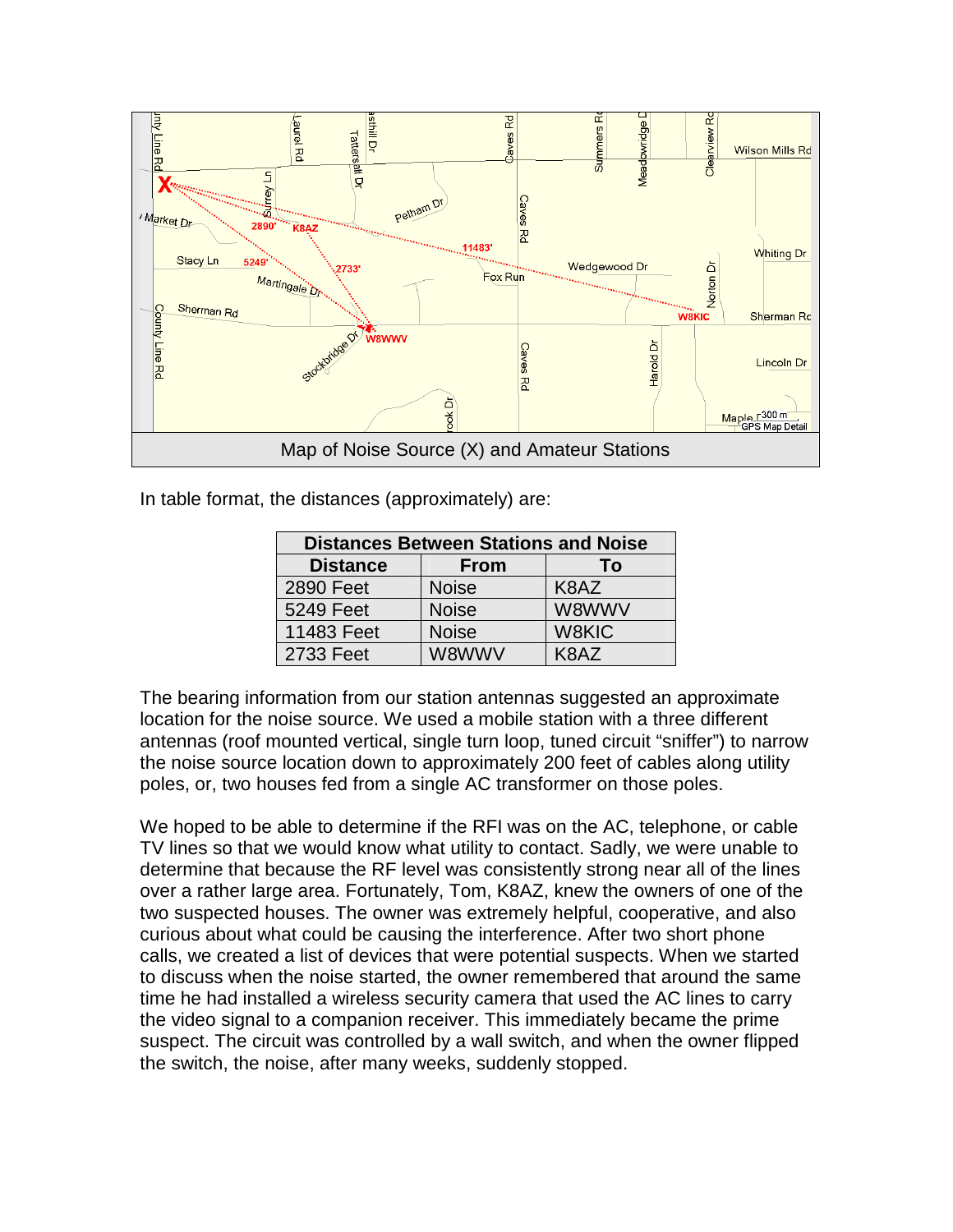The owner said that the camera was obtained from Sporty's (http://www.sportyscatalogs.com). We then purchased the same model, with the intention of testing it, and, on the off chance that the installed unit was malfunctioning, and normally did not radiate. If it was RFI due to a malfunction, we would have a ready replacement unit.

## **Links**

The original camera, and the test camera, were purchased from Sporty's. Their web site URL is:

http://www.sportys-catalogs.com

This does not to appear to be the only retail outlet. For example, Brick House Security:

http://www.brickhousesecurity.com/secureview-video-over-electric-wiring.html

The approximate retail price for a camera/receiver system is \$160.00.

The original manufacturer appears to be PowerLinx. Their web site URL is:

http://www.power-linx.com

The particular camera is sold under the brand name of SecureView. The URL is:

http://www.secureviewvideo.com

The link for the camera is:

http://www.secureviewvideo.com/secureview.html

The product consists of the camera, a companion receiver, and a video cable with phono plug ends.

This page has links to technical information. There are two versions of the camera – one designed for indoor use, and the other for outdoor use. Our experiences have been with the outdoor version, but it is expected that the RFI performance of the indoor version would be identical.

It is believed that US patent 6812970 covers this device. The link to the patent information is:

http://www.freepatentsonline.com/6812970.html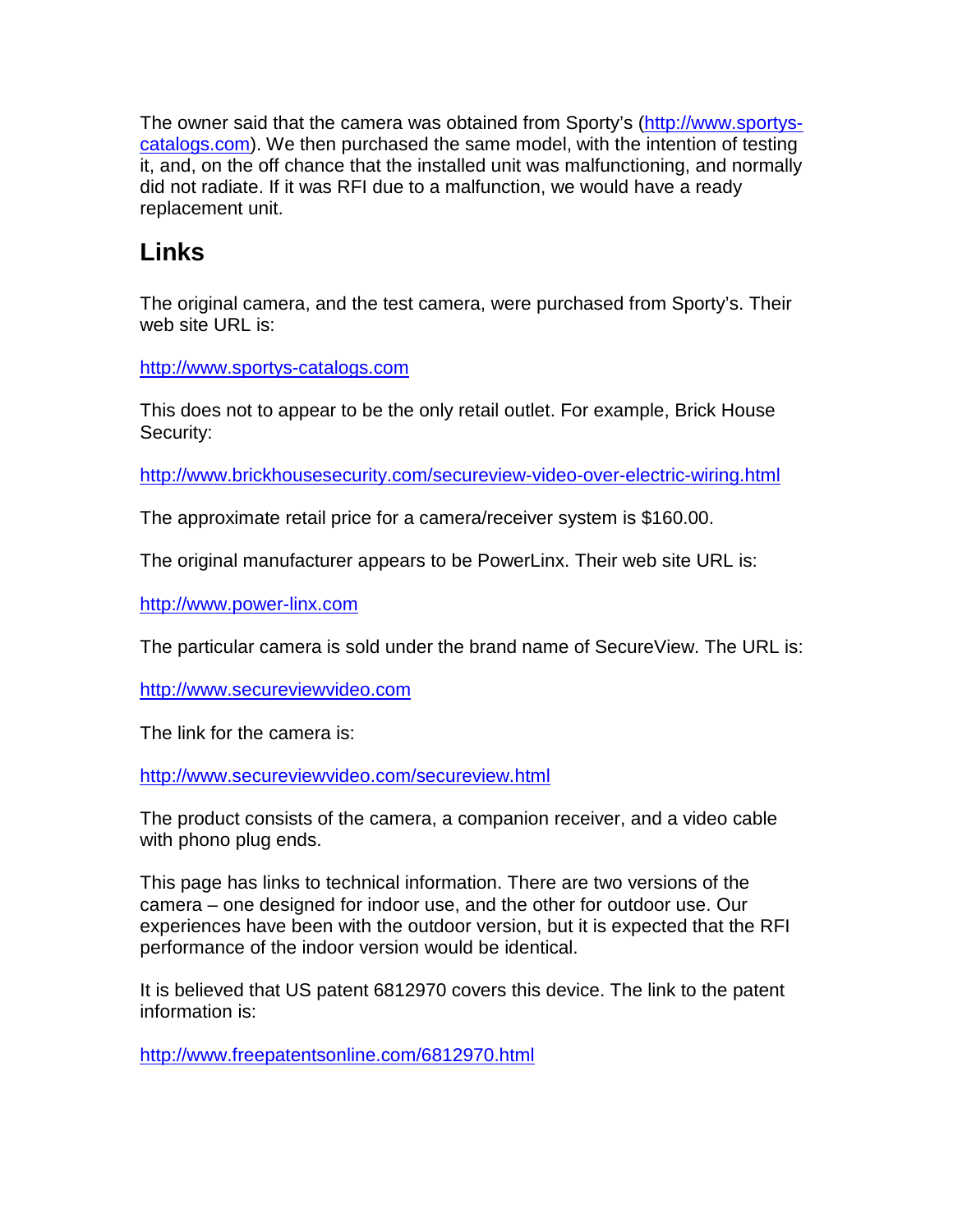## **Testing**

Tom, K8AZ, and I spent some time testing the purchased camera system. Our first hope was that the original unit was generating RFI because of a malfunction. I installed the purchased camera in a desk lamp at my house, while Tom listened on 15 meters at his station. When the lamp was turned on, the signal was immediately detected. The level, however, was substantially less than the level detected from the original camera.

The GPS map indicates that the distance from Tom's to the two cameras is nearly identical – 2733 feet versus 2890 feet. We believe that the difference in signal level is due to the different antennas at the two transmitting locations. At my location, the lamp was a few feet above a concrete slab floor, and there was no more than approximately 16 feet of power line in the wall before entering a circuit breaker box. The remaining AC wiring is all underground.

At the original noise source location, the camera is mounted in an open garage ceiling, with hanging AC wiring going from the street to garage. The lines run for approximately 150 feet, and are 20 to 25 feet off of the ground. This provides a much better antenna.

From this test we concluded that the RFI was a fundamental characteristic of the camera design, and was not due to a defect in a single unit.

With the camera at my house, the signal level on my ICOM 756PRO receiver was approximately 30 dB over S9. This was picked up on a 3 element Yagi approximately 120 feet from the camera.

By contrast, with the camera still at my house, with Tom's antenna pointed at my house, the video signal level on Tom's FT1000MP receiver was audible, but not measurable on the S-meter. This was picked up on a 6 element Yagi approximately 2900 feet from the camera. (Note that the original noise source, at that same distance -- but with significantly more above-ground wiring in play - measured S9 +20 db at Tom's using the same radio and antenna, with the antenna pointed at that noise source.)

The main signal radiation from the camera spanned from approximately 20.5 MHz through 22.0 MHz. RFI, at a much lower level, was also detected on the 12 meter band, and the 10 meter band.

We connected the receiver to a TV monitor, and attempted to use the camera as it was intended. We obtained a clear and clean picture when the camera was connected to AC outlets in the same room as the TV monitor. When we moved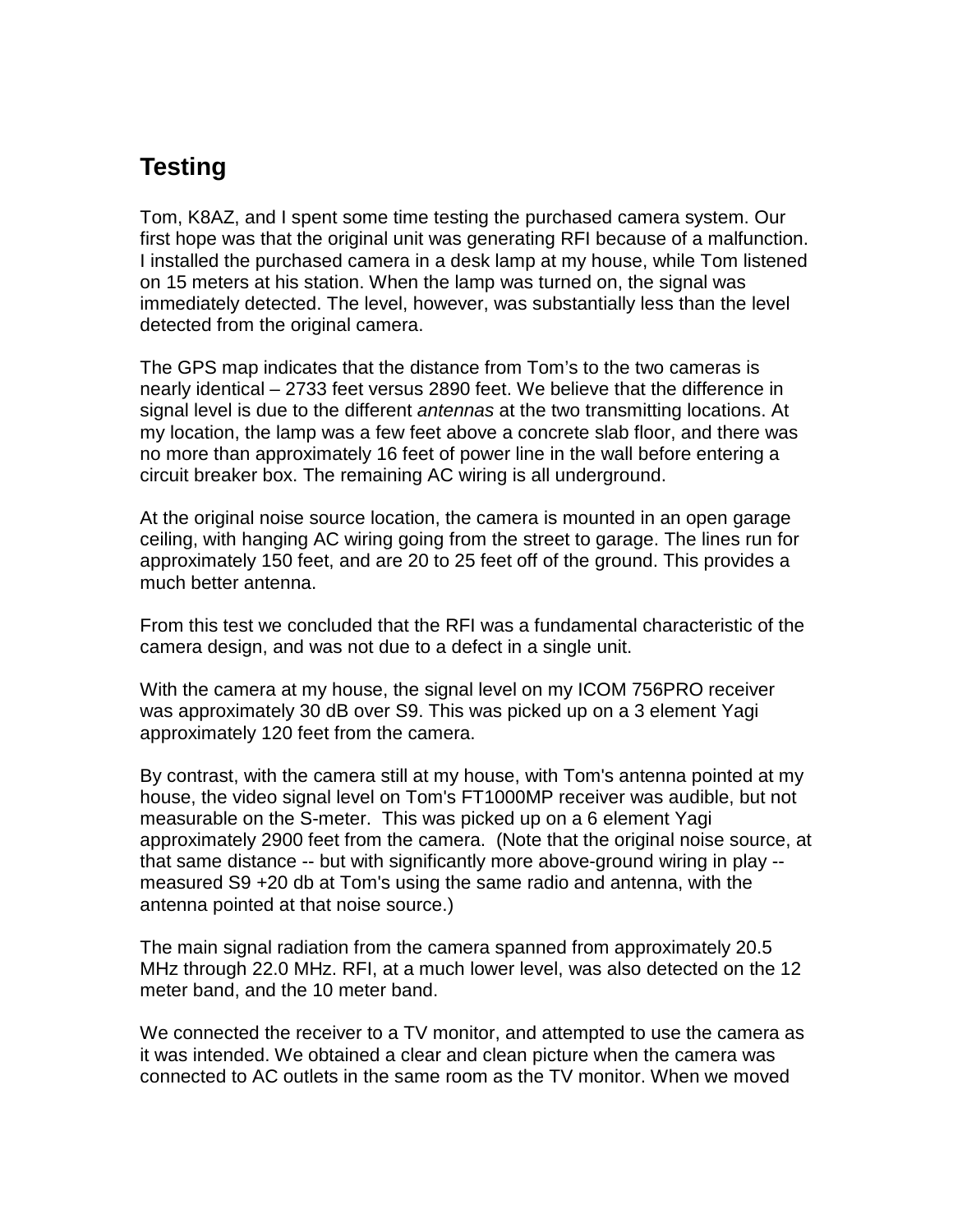the camera further away, such as to outdoor outlets or a second building on the same property, the picture became unacceptably noisy.

The camera documentation advises against powering through a surge suppressor. We agree. When we inserted a surge suppressor outlet, noise appeared on the picture.

We attempted to filter the AC line with three type 43 ferrite toroid cores. Regardless of the number of turns tried (up to 4 turns), the RFI level did not drop.

We decided to see if an Amateur transmitter could affect the picture quality. At the 100 watt power level, a constant carrier at 21.100 MHz caused the TV monitor to report "No Signal". In other words, the carrier so disrupted the video signal that the TV monitor synchronization circuit was not able to detect a valid signal. The distance between the camera and the antenna was approximately 120 feet.

The following picture is from my ICOM 756PRO radio. Its shows the spectrum analyzer display of the noise. The pattern is similar to broadband impulse noise. Peaks occur approximately every 8 KHz.



## **Conclusions**

As a surveillance camera, we found the picture quality to be very sensitive to the location of the camera and receiver outlets. At my location, I don't think that I would ever find the camera acceptable – unless I wanted the camera and the receiver in the same room. The camera does produce an acceptable video signal